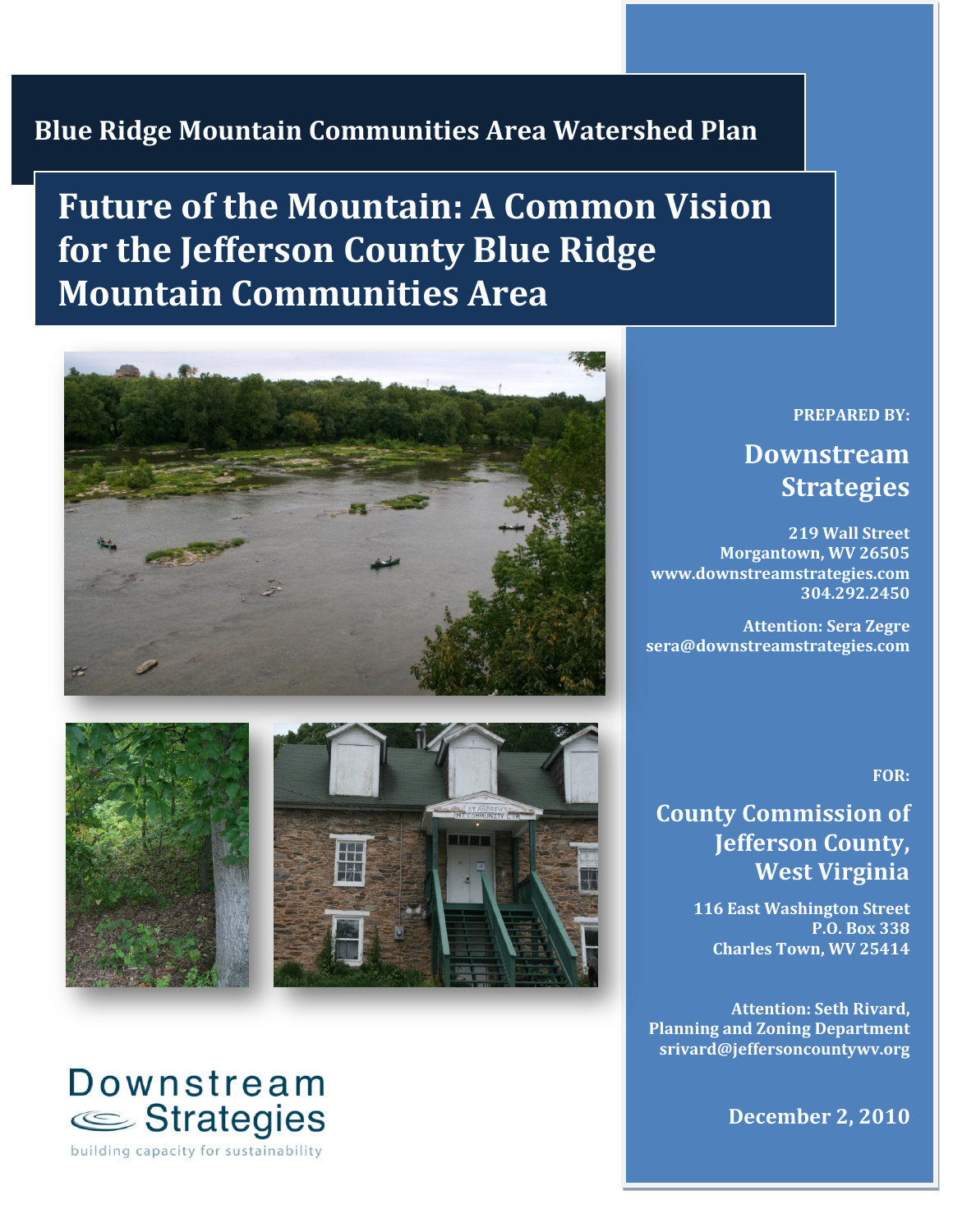## **TABLE OF CONTENTS**

| 1. |     |                                                                                                                                                                      |
|----|-----|----------------------------------------------------------------------------------------------------------------------------------------------------------------------|
|    | 1.1 |                                                                                                                                                                      |
| 2. |     |                                                                                                                                                                      |
| 3. |     |                                                                                                                                                                      |
|    | 3.1 | RESPECT FOR MOUNTAIN RESIDENTS' PROPERTY RIGHTS WHILE IN PURSUIT OF                                                                                                  |
|    | 3.2 | PROTECTION OF THE MOUNTAIN'S UNIQUE NATURAL FEATURES AND SOCIAL RESOURCES TO                                                                                         |
|    | 3.3 | PRESERVATION OF THE EXISTING DEVELOPMENT PATTERN THAT MAKES THE MOUNTAIN SO                                                                                          |
|    | 3.4 | MAINTENANCE AND IMPROVEMENT OF THE MOUNTAIN'S ROADS SO THEY PROVIDE                                                                                                  |
|    | 3.5 | USE OF STORMWATER BEST MANAGEMENT PRACTICES FOR NEW CONSTRUCTION ON THE                                                                                              |
|    | 3.6 | MAINTENANCE OF THE MOUNTAIN'S EXISTING PRIVATE WELLS AND SEPTIC SYSTEMS AND<br>EXISTING PUBLIC WATER SYSTEMS WHERE NECESSARY TO ENSURE CLEAN DRINKING WATER. AS WELL |
| 4. |     |                                                                                                                                                                      |
|    | 4.1 | COLLECTION AND USE OF BASELINE WATER QUALITY DATA ON THE MOUNTAIN, AND                                                                                               |
|    | 4.2 | USE OF EDUCATION AS AN IMPORTANT COMPONENT OF ALLOWING DEVELOPMENT WHILE                                                                                             |
|    | 4.3 |                                                                                                                                                                      |
|    | 4.4 | INTEGRATION AND ACTIVE PARTICIPATION OF KEY PARTNERS IN PLANNING EFFORTS 9                                                                                           |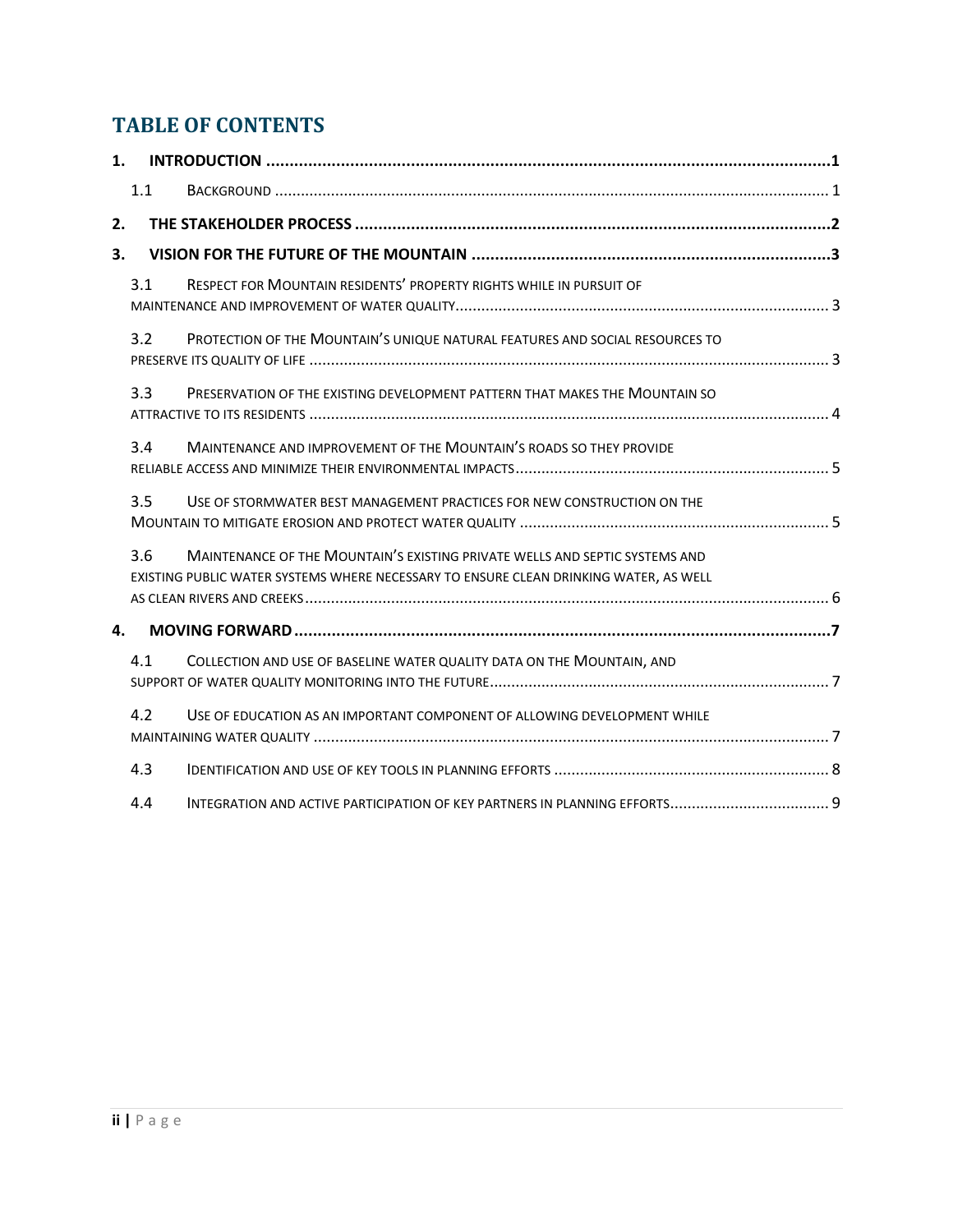## **ABBREVIATIONS**

| <b>ATC</b>   | Appalachian Trail Conservancy                        |
|--------------|------------------------------------------------------|
| <b>HOA</b>   | Homeowners' Association                              |
| <b>USEPA</b> | United States Environmental Protection Agency        |
| <b>WVDEP</b> | West Virginia Department of Environmental Protection |

### **TERMS**

| <b>Best Management Practice (BMP)</b>      | EPA definition: "technique, process, activity, or structure used to<br>reduce pollutant content of stormwater discharge"<br>For this project: type of water pollution control                    |
|--------------------------------------------|--------------------------------------------------------------------------------------------------------------------------------------------------------------------------------------------------|
| <b>Geographic Information System (GIS)</b> | A system that stores and displays statistical and demographic<br>information linked to a map of the land area that it describes                                                                  |
| <b>Tributary</b>                           | A stream or river that flows into a main river                                                                                                                                                   |
| <b>Stakeholder</b>                         | Any person or individual with a vested interest                                                                                                                                                  |
| <b>Vision</b>                              | A document that describes a picture for the future, created with<br>input from Blue Ridge Mountain citizens, which will guide<br>Jefferson County in creating a small area plan for the Mountain |
| Watershed                                  | Area of land that drains into a river, lake, or bay                                                                                                                                              |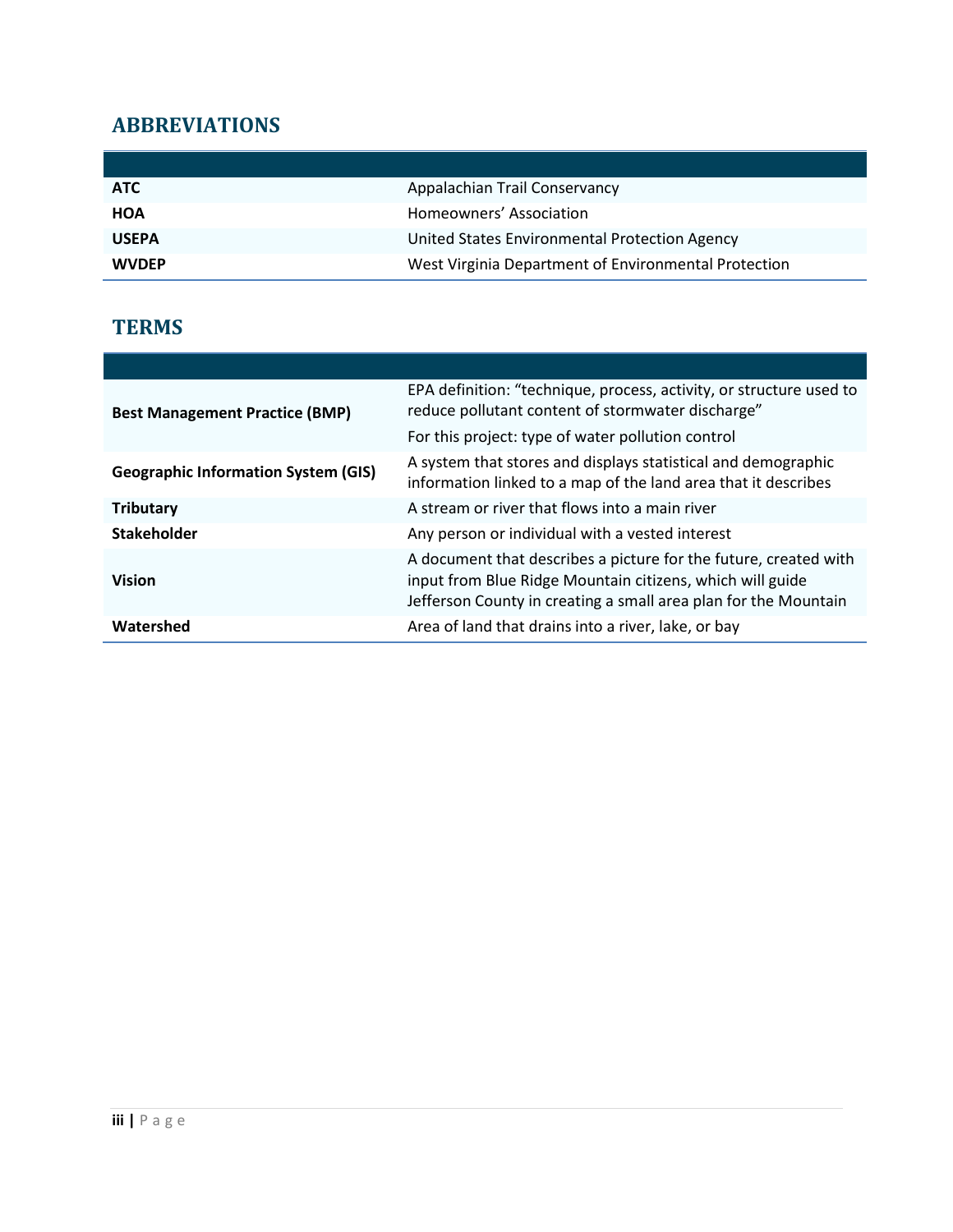### **AKNOWLEDGEMENTS**

This report and stakeholder process was funded through a grant from the National Fish and Wildlife Foundation and the County Commission of Jefferson County, West Virginia. We thank these funders, as well as all of the stakeholders who participated in the development of this common vision. The creation of this vision document would not have been possible without the individual visions of those involved.

We specifically thank the members of the citizens' committee who assisted with providing relevant information, relaying stakeholder input, and participating in the public meetings: Kurt Acker, Paul Ashbaugh, Katherine Austin, Fred Blackmer, Greg Borchert, Ed Burns, Glenn Cogle, Bryan Derrickson, Michael Donahue, Carl Drumgoole, Carlen Emanuel, Tom Garrison, Todd Kelvington, Matt Knott, Susanne Koenig, Ronda Lehman, Kay Moore, Mark Shields, Elliot Simon, Lee Snyder, Barbara Stiefel, Joe Thompson, and Catherine Waite.

We also thank Todd Fagan (Jefferson County GIS Office) and Jessica Gormont (Jefferson County GIS Office) for providing background information and spatial data for this project, as well as Steve Barney (Jefferson County Department of Planning and Zoning) for providing facilitation and meeting support.

Finally, the project would not have been possible without a core team who developed the original project concept, secured funding, provided leadership, and provided key project support: Jennifer Brockman (Jefferson County Department of Planning and Zoning), John Maxey (Jefferson County Planning Commission), Seth Rivard (Jefferson County Department of Planning and Zoning), and Julia Quodala (Jefferson County Department of Planning and Zoning).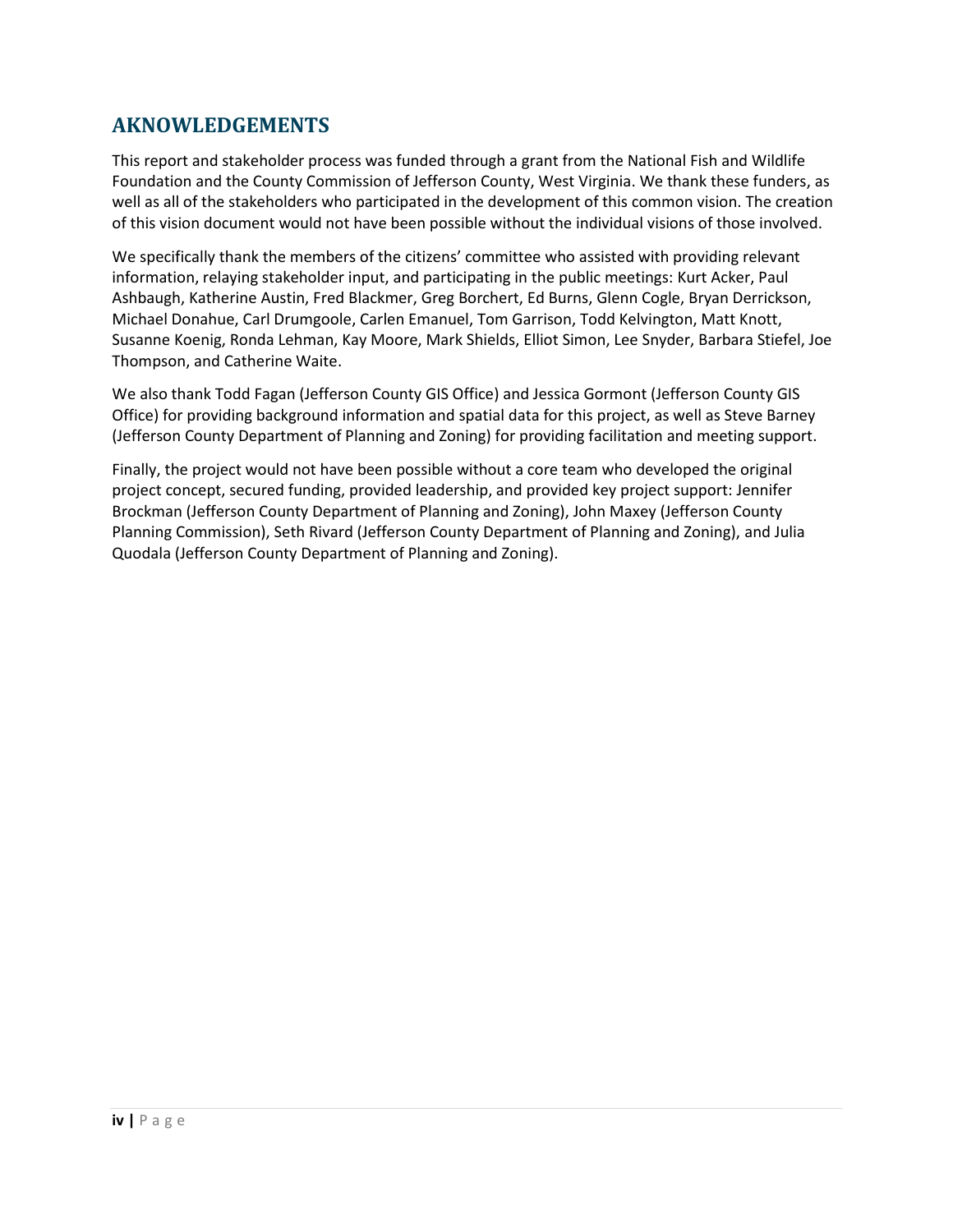## <span id="page-4-0"></span>**1. INTRODUCTION**

### <span id="page-4-1"></span>**1.1 Background**

The Blue Ridge Mountain Communities Area in Jefferson County West Virginia, referred to as "the Mountain," lies within the Shenandoah River watershed. The Mountain area is bordered by the Shenandoah River to the west, the Appalachian Trail and Virginia line to the east, the confluence of the Potomac and Shenandoah Rivers to the north, and the Clark County, Virginia line to the south. Not only does the Shenandoah River serve as the community's western border, but it also serves as a major tributary that affects the water quality of the Chesapeake Bay.

In 2009, President Obama signed an executive order mandating improved water quality for the greater Chesapeake Bay watershed, which includes six states and the District of Columbia. As the Shenandoah is part of the Chesapeake Bay watershed, the National Fish and Wildlife Foundation awarded Jefferson County a grant to develop a locally supported vision document and to create engineering recommendations, to guide the preparation of a locally supported watershed management plan for the Shenandoah River watershed in Jefferson County. Through the Blue Ridge Mountain Communities Area Watershed Plan, Jefferson County seeks to take a positive step toward protecting such a culturally significant area of the county and meeting the presidentially mandated order.

The goal is to create a watershed management plan that allows future development and improvement of the area, while maintaining or improving the water quality of the watershed. The visioning process served to both guide preparation of a watershed management plan to improve the water quality of the Shenandoah River, and also to incorporate the thoughts of Mountain residents and other stakeholders regarding the future. Beyond the vision document, relevant data, analysis, and resources will serve to ground the watershed plan; information presented in the engineering report will serve as a key component in the watershed plan [\(Figure 1\)](#page-4-2).

<span id="page-4-2"></span>

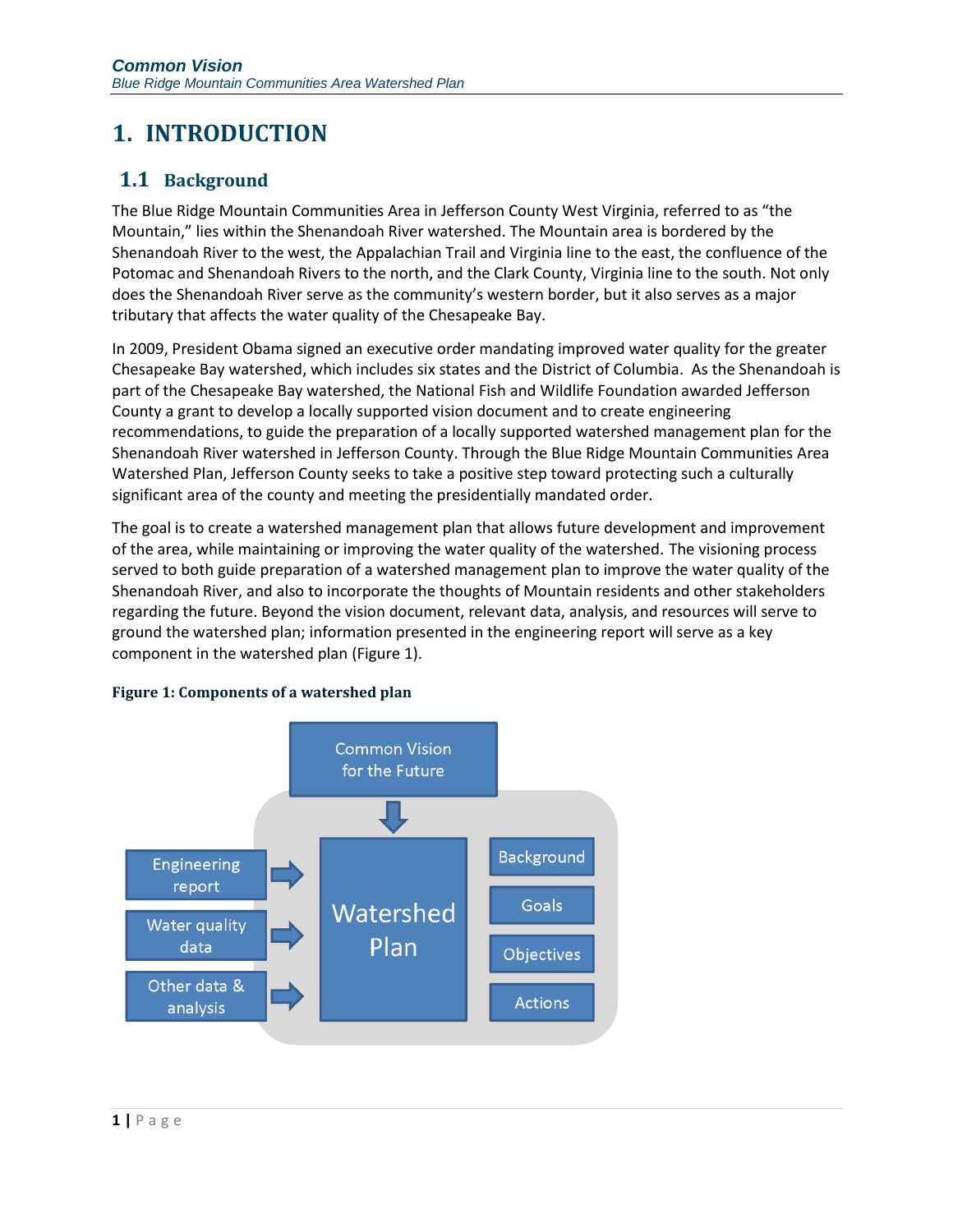## <span id="page-5-0"></span>**2. THE STAKEHOLDER PROCESS**

The Blue Ridge Mountain Communities planning process presents a unique opportunity for Jefferson County to involve many different stakeholders. The creation of a common vision is a cooperative, stakeholder-driven community process that serves to guide the planning process. The development of a common vision facilitates the creation of partnerships to help protect the distinctive features of the Mountain communities and the Shenandoah River watershed. This process also helps residents and other stakeholders identify and build on their assets by stimulating community involvement and developing a stakeholder-driven vision to address watershed issues and concerns. The stakeholder process is made up of a series of three facilitated public meetings with residents and stakeholders to create a common vision. Key components in this process include a website and citizens' committee.

#### 2.1.1 *Stakeholder meetings*

A series of three facilitated meetings with residents and stakeholders allowed for the gathering of ideas to create a common vision. Each of the meetings built on the results of the previous meeting, and were held at various times, days of the week, and locations to allow for diverse participation.

The first stakeholder meeting encompassed outlining the planning and visioning processes, as well as an initial discussion of current assets and real or perceived areas of concern. The second meeting included an educational speaker presenting Best Management Practices (BMPs) for addressing stormwater runoff on steep slopes. A facilitated discussion followed the presentation. The discussion allowed residents and stakeholders the opportunity to expand upon the issues and assets collected during the first meeting. The third meeting allowed residents and stakeholders to refine the mission and vision statements contained within the draft vision document. All input received from the facilitated meetings was considered and incorporated into the final vision document.

#### 2.1.2 *Citizens' committee*

The citizens' committee serves to provide information to, and relay input from, stakeholders. The Blue Ridge Mountain Watershed Citizens Committee consists of 23 self-nominated stakeholders and residents. They were appointed by the Jefferson County Planning Commission and the Department of Planning and Zoning to assist with the following:

- Inspire wide-ranging citizen involvement in the watershed plan,
- Encourage citizen attendance and participation in public visioning meetings,
- Identify threats to the watershed and Shenandoah River water quality,
- Identify economic opportunity mechanisms that will protect the watershed, and
- Communicate the shared vision and its impact on watershed preservation goals to the community.

#### 2.1.3 *Website*

A website dedicated to the planning process serves as another means to provide updates and collect feedback for both the vision and plan: [www.blueridgecommunitiesplan.com.](http://www.blueridgecommunitiesplan.com/) The county-developed interactive website serves multiple objectives. It broadens the cross section of involved stakeholders and provides for an alternative means of public participation. The website offers information about the process, including the grant proposal, updates, meeting notes, and maps. The website also functions as a place for the public to contact the county with questions, suggestions, and comments.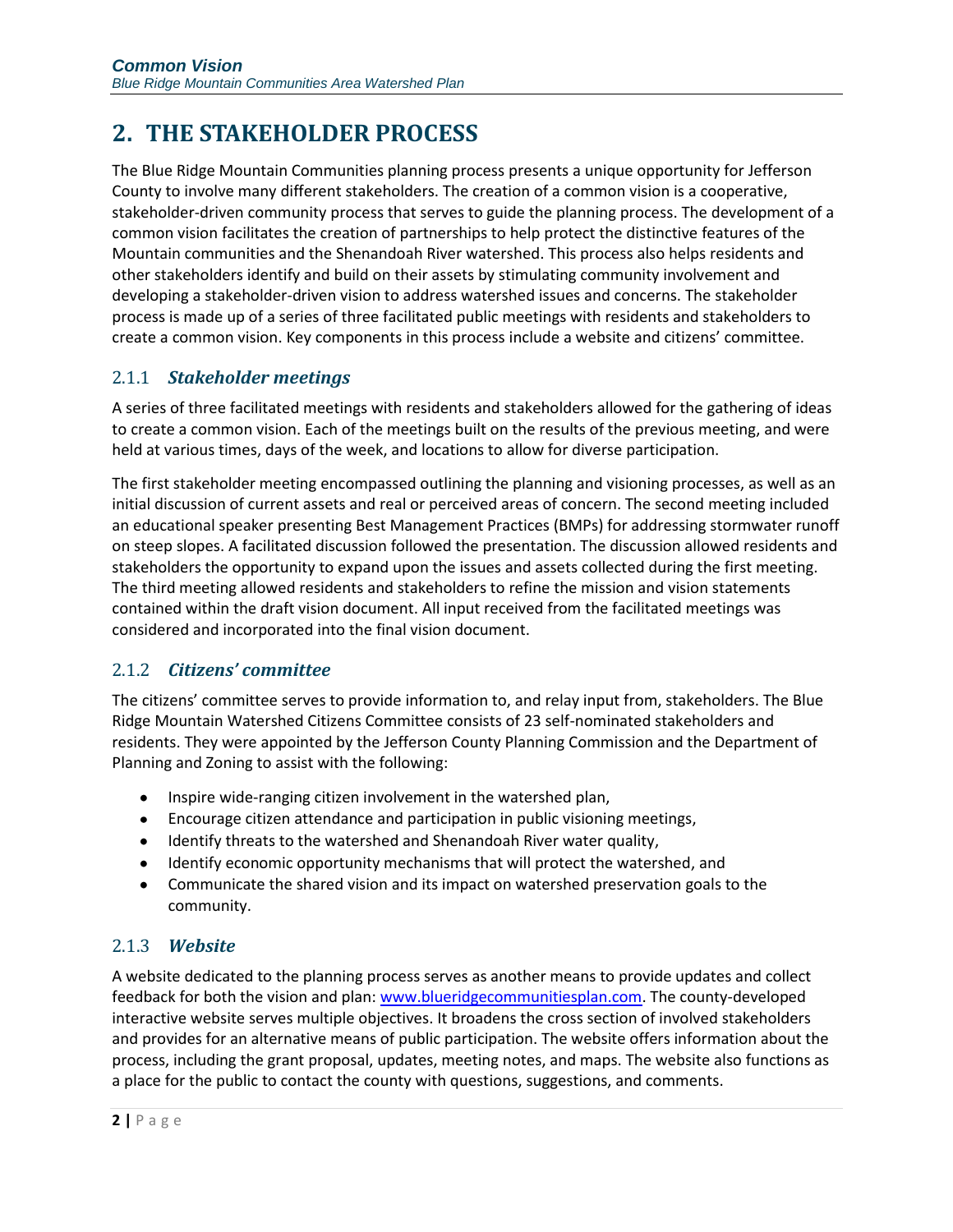## <span id="page-6-0"></span>**3. VISION FOR THE FUTURE OF THE MOUNTAIN**

The following mission statement was adopted by participants to guide the visioning process:

*To work together to preserve existing qualities and create a viable picture for the future of the Mountain to guide Jefferson County's Blue Ridge Mountain Communities Area watershed plan.*

## <span id="page-6-1"></span>**3.1 Respect for Mountain residents' property rights while in pursuit of maintenance and improvement of water quality**

Residents and stakeholders continually expressed that they would like to see that existing laws, rules, and regulations are considerately and properly enforced. Participants also expressed that they would like to see a manned sheriff substation on the Mountain. Additionally, many understood the potential need for new future regulations to protect the watershed and Mountain residents, as well as to preserve the personal property rights enjoyed by Mountain residents.

The Mountain has a culture of self-sufficiency. Many residents realize that there is a healthy balance between landowner rights and local and state regulations. In addition to the Mountain culture, several citizens expressed that the Homeowners' Association (HOA) covenants, relative to their communities, were another attraction to becoming a Mountain resident. As such, any newly proposed rules or regulations need to respect the balance between law and property rights. Some participants of the visioning process felt that providing options may inspire residents to maintain and improve water quality, while still allowing for positive landowner choices.

## <span id="page-6-2"></span>**3.2 Protection of the Mountain's unique natural features and social resources to preserve its quality of life**

Participants of the process expressed the importance of identifying the existing natural and social resources currently on the Mountain, so that they can be preserved. The identification of these resources began while collecting input from residents and stakeholders at the facilitated meetings. The identification process is ongoing and can be amended and refined during future planning efforts.

### 3.2.1 *Natural features*

Residents and stakeholders participating in this process want to see the Mountain retain its character and natural beauty. To this point, negative impacts upon the habitat have been minimized. Additionally, participants want to see current tree canopy preserved. The Mountain topography, trees, and vegetation serve to mitigate soil erosion and runoff. Protected natural features also maintain the current beauty and quality of life and create opportunities for recreation and tourism.

Natural features to be protected and enhanced include the following:

- Natural beauty and features, fish and wildlife, trees and vegetation
- Headwaters, streams, springs, and pristine waterways that can be used for "baseline" research
- Topography
- The Shenandoah River and its economic opportunities for outdoor recreation and tourism
- Large parcels of undeveloped land that serve as a wildlife corridor such as Rolling Ridge Foundation; research future easements for conservation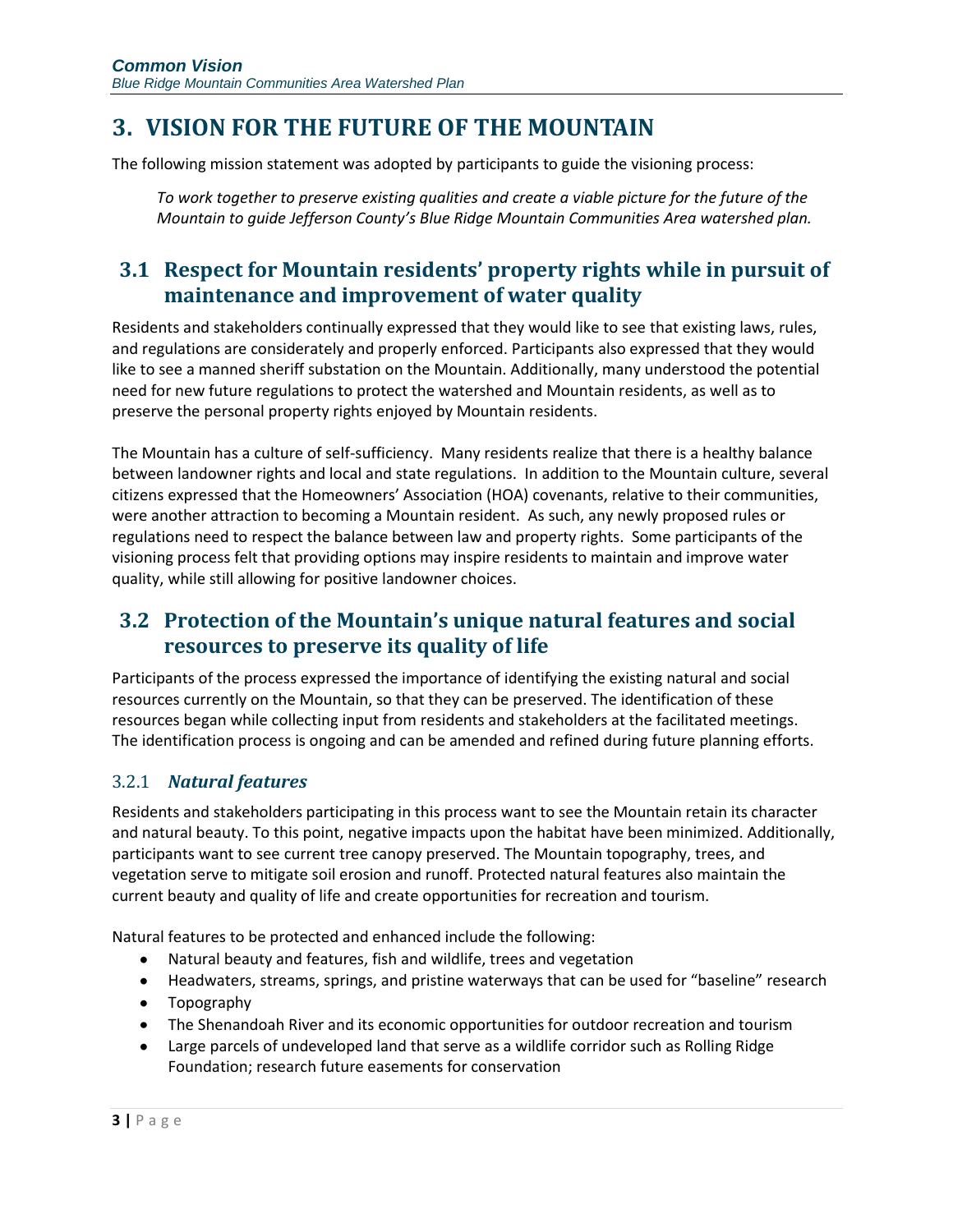#### 3.2.2 *Social resources*

Social resources to be fostered include the following:

- Personal and community responsibility, love of the Mountain, willingness and passion
- Cultural and social communities, varied interests, and diversity
- Churches
- History of the Mountain, long-standing owners, history of ownership
- Mountain culture of self sufficiency
- Local experts, ingenuity
- HOAs
- Appalachian Trail

#### 3.2.3 *Future considerations*

Residents and stakeholders participating in this process made the following suggestions to be considered when developing the watershed plan for the Mountain:

- Record the history of the Mountain
- Create parks with river access
- Expand recreational resources, such as ball fields and programs offered through Jefferson County Parks and Recreation
- Research land available for parks or a recreation center
- Explore building an all-terrain vehicle track, as long as it does not impair water quality
- Develop trails and campsites on West Virginia Division of Natural Resources property

### <span id="page-7-0"></span>**3.3 Preservation of the existing development pattern that makes the Mountain so attractive to its residents**

Longtime property owners and newcomers to the Mountain enjoy the natural feel and wooded landscape of their personal property on the Mountain and seek to maintain these elements. Looking to the future, residents seek the preservation of the natural feel and wooded landscape on the Mountain that contrasts with the urbanized feel of the neighborhoods in the valley. Recognizing that many lots were platted in high density patterns, with some areas originally meant for campsites, the housing units compared to the number of platted lots are low within these areas.

Although there was not a consensus among participants on this specific issue, some residents would like to see some commercial development in the future. The types of development suggested, which should possibly be discussed in more detail during future planning efforts, included small market stores, a gas station, a hardware store, and parks and recreational opportunities.

#### 3.3.1 *Future considerations*

Residents and stakeholders participating in this process made the following suggestions to be considered when developing the watershed plan for the Mountain:

- Explore non-contiguous development rights
- Increase minimum lot size to result in low density
- Determine maximum build-out and limit density
- Use slope calculations when building to avoid building in inappropriate areas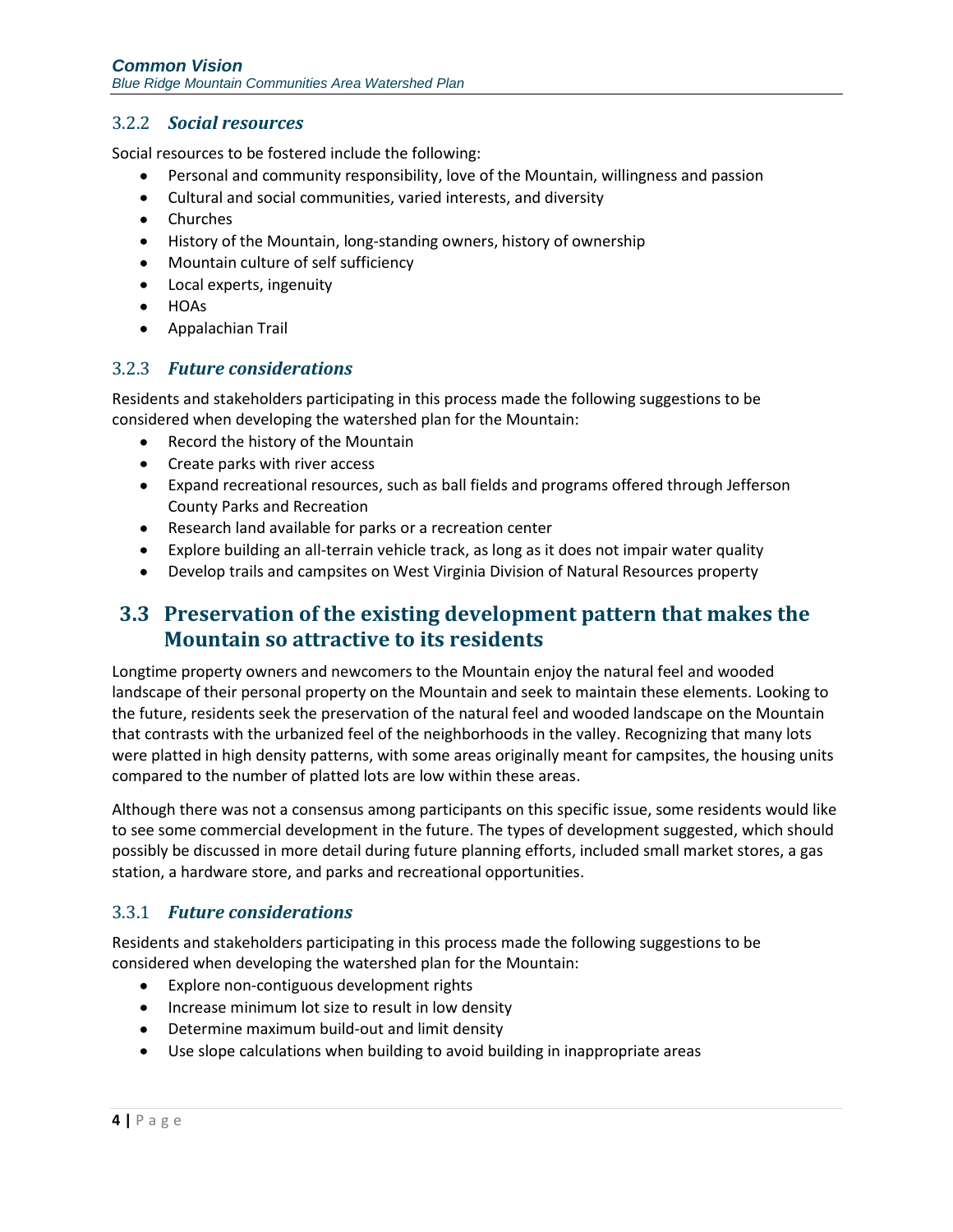## <span id="page-8-0"></span>**3.4 Maintenance and improvement of the Mountain's roads so they provide reliable access and minimize their environmental impacts**

Participants agreed that the Mountain's roads should be maintained and improved to provide access with minimal environmental impacts. To accomplish this vision, they suggested the following actions:

- Identify and explore using BMPs for steep slope development and maintenance
- Study stormwater management for roads and prioritization of improvements
	- Identify and document problem areas during storms and provide information to the West  $\bullet$ Virginia Division of Highways
- Involve the Department of Transportation in establishing stormwater BMPs for the Mountain
- Contact Allegheny Power regarding unsafe utility poles and lines  $\bullet$
- Redesign and reconstruct base asphalt roads
- Establish standards for better road maintenance, including proper grading and gravel placement
- Remediate the effects of steep slope development by incorporating rain gardens or terracing,  $\bullet$ which have been used for thousands of years to decrease erosion from the fast flow of water
- Recycle/reuse equipment and materials involved in road repair and maintenance
- Explore alternative(s) to the orphan road program  $\bullet$

#### 3.4.1 *Future considerations*

Residents and stakeholders participating in this process made the following suggestions to be considered when developing the watershed plan for the Mountain:

- Address current problems on existing roads, such as surface runoff and stormwater flowing from gravel roads and large trails
- Address impacts of new Route 9 (e.g., blasting effects on land and water, sediment pollution)
- Explore financial opportunities for road maintenance
- Reassess road and culvert design and maintenance, ownership
- Consider infrastructure improvements (e.g., fire protection, roadways, emergency services)
- Consider alternative emergency exit options to Virginia besides Mission Road, which is essentially a long cul-de-sac. Options provided by residents include the following:
	- Shannondale Lane past Eagles Nest Lane to provide eastern access  $\bullet$
	- An alternative access to the south
- Consider trained Mountain residents as a means to maintain roads
- Consider tax credits or equipment that qualified neighbors or HOAs could use to maintain roads

### <span id="page-8-1"></span>**3.5 Use of stormwater best management practices for new construction on the Mountain to mitigate erosion and protect water quality**

The use of stormwater BMPs will minimize stormwater runoff and reduce pollutants in ground and surface water. The goal is to have no negative effect on the Shenandoah or the Chesapeake Bay. Participants suggested applying these practices to new development so that, for example, any new development would be in appropriate areas. Some suggested that existing residents not be burdened with new development regulations; others suggested that voluntary use of BMPs on existing development where necessary may not be enough to address stormwater runoff and promote watershed health. Participants expressed concern regarding individual lot regulations that affect their property rights; participants envision creative alternatives and flexibility in the use of BMPs.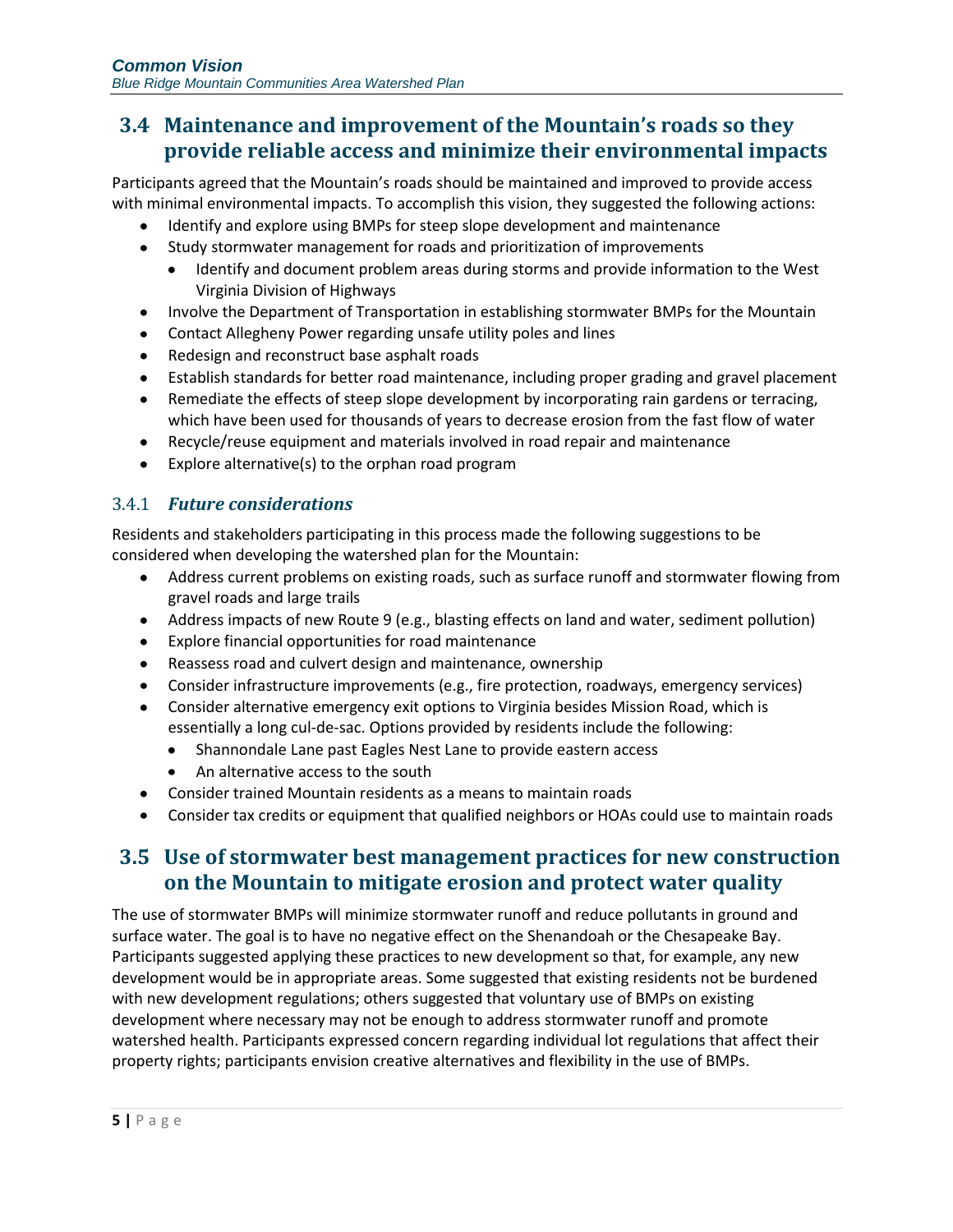#### 3.5.1 *Future considerations*

Residents and stakeholders participating in this process made the following suggestions to be considered when developing the watershed plan for the Mountain:

- Use BMPs for stormwater management, including the following specific suggestions:
	- o Retain greenspace to promote natural stormwater filtration
	- o Incorporate wildlife and habitat in new development
	- o Preserve natural resources such as trees
	- o Stabilize ground when clearing for development
	- o Prevent clear cutting
	- o Use mitigation measures
	- o Replant to reduce runoff
	- o Use slope calculations when building to maintain and improve water quality
	- o Use terracing on slopes
	- $\circ$  For new houses, install a 1,000 to 1,500 gallon tank in the ground to catch roof runoff, and install a 6'x3'x3' ditch filled with stone at the end of the driveway
- Have individual land owners control their own stormwater runoff on their property (e.g., with terracing of steep slopes, graduated method)
- Consider holding Certificate of Occupancy until site work is complete
- Have offenders fix the problem they created; if noncompliant, perhaps county can collect bids to fix problem and bill the cost to the offender
- Increase enforcement; hire more compliance officers to ensure compliance with federal, state, and local regulations

## <span id="page-9-0"></span>**3.6 Maintenance of the Mountain's existing private wells and septic systems and existing public water systems where necessary to ensure clean drinking water, as well as clean rivers and creeks**

During the visioning process, citizens of the Mountain agreed to support the maintenance of existing private and public systems where necessary to ensure clean drinking and surface waters. Participants also agreed that Jefferson County consider property rights when assessing land use regulations on individual lots. Many participants expressed strong concern regarding public water and sewer systems.

#### 3.6.1 *Future considerations*

Residents and stakeholders participating in this process made the following suggestions to be considered when developing the watershed plan for the Mountain:

- Maintain existing septic systems (e.g., enhance responsibility, implement a 5-year pump-out)
- Address potential or real issues with existing septic systems (i.e., leaking septic systems)
- Improve enforcement of rules and laws with septic installation and inspection process; many federal, state, and local regulations apply
- Explore improvements to existing water system, but not necessarily city water
- Explore opportunities for grey water collection
- Explore use of composting toilets
- Address tourism/recreation issues (e.g., Appalachian Trail visitors use bathroom on trail)
- New developments should explore the use of community wells and community septics
- Provide education, as well as technical resources and grants from the Health Department
- Explore tax breaks and grant monies for maintaining septics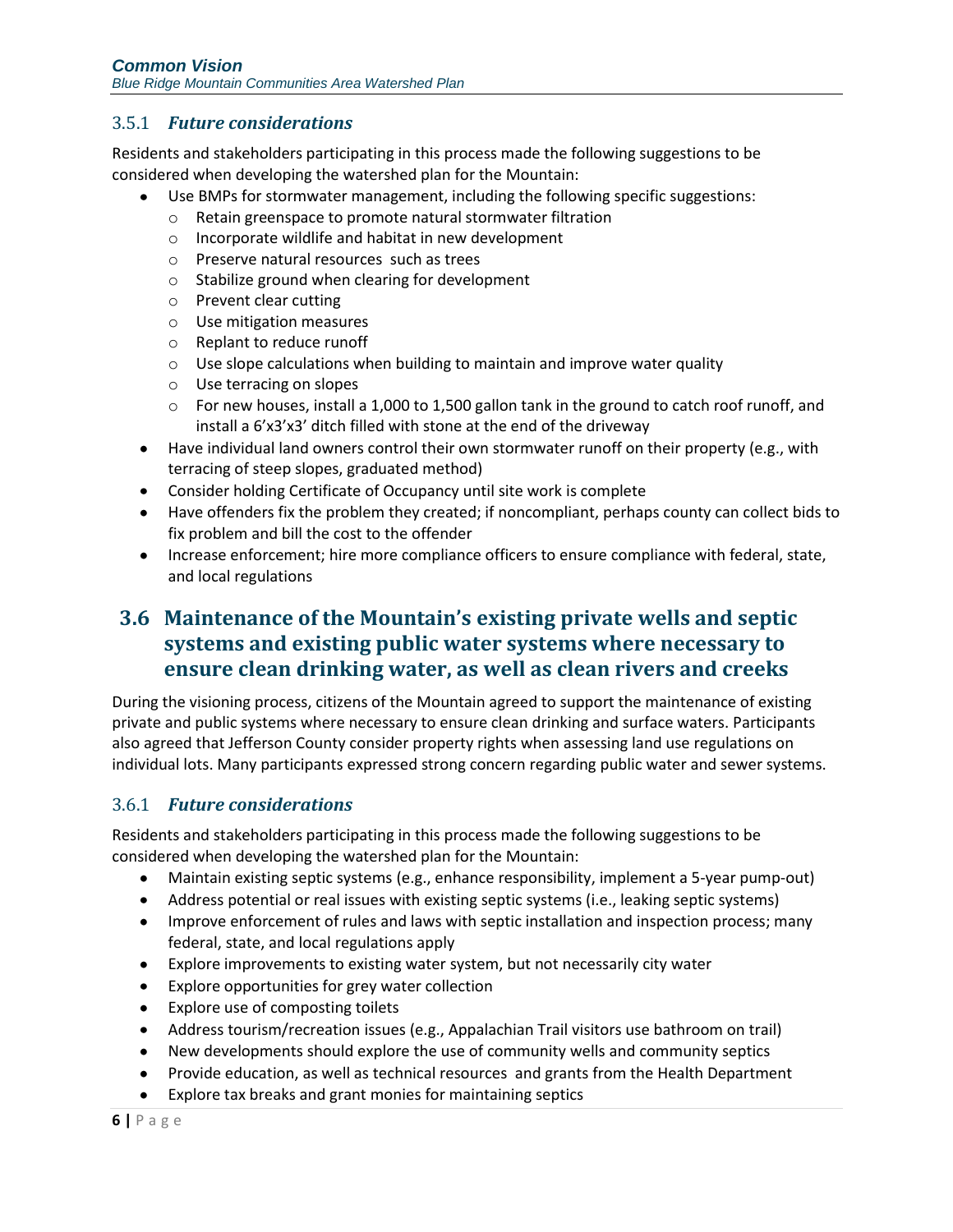## <span id="page-10-0"></span>**4. MOVING FORWARD**

## <span id="page-10-1"></span>**4.1 Collection and use of baseline water quality data on the Mountain, and support of water quality monitoring into the future**

Participants in the visioning process had the most consensus and passion about collection and use of water quality data. Some participants expressed, for example, that this data collection was long overdue. Participants agreed that baseline water quality data must be collected and analyzed before and during the watershed planning processes to identify water quality problems (if any), as well as type and source. More specifically, participants also suggest identification of pollution from connected watersheds to detect what is coming into the Shenandoah from upstream in Virginia, for example. After baseline data are collected, participants support ongoing stream monitoring, especially as way to meet the United States Environmental Protection Agency (USEPA) standards for the Chesapeake Bay.

#### 4.1.1 *Future considerations*

Residents and stakeholders participating in this process made the following suggestions to be considered when developing the watershed plan for the Mountain:

- $\bullet$ Divide the water quality data and monitoring efforts by subwatershed, to better identify and highlight water quality successes and address water quality issues
- Incorporate a well study at Westridge Hills
- Continue to fund the Shepherd University water study (expand, make public)
- Establish a publicly accessible consolidated database of archived water study data
- Install automatic water sampling systems with five-year commitment in locations on the Shenandoah and Potomac Rivers
- Support water quality studies conducted by Shepherd University and local scientists
- Examine practices and plans of similar communities (e.g., gravel roads, karst, wooded, mountainous areas)

## <span id="page-10-2"></span>**4.2 Use of education as an important component of allowing development while maintaining water quality**

Participants agreed that awareness about the Mountain's current conditions and assets is as important as education to protect and improve water quality. In addition, participants suggested spreading the word about available assistance programs. This education and awareness can happen every day, communicating with our neighbors and within our community. County officials, enforcement agents, politicians and residents, as well as other stakeholders such as realtors and developers, are the primary focus for education efforts about rules, regulations, and BMPs.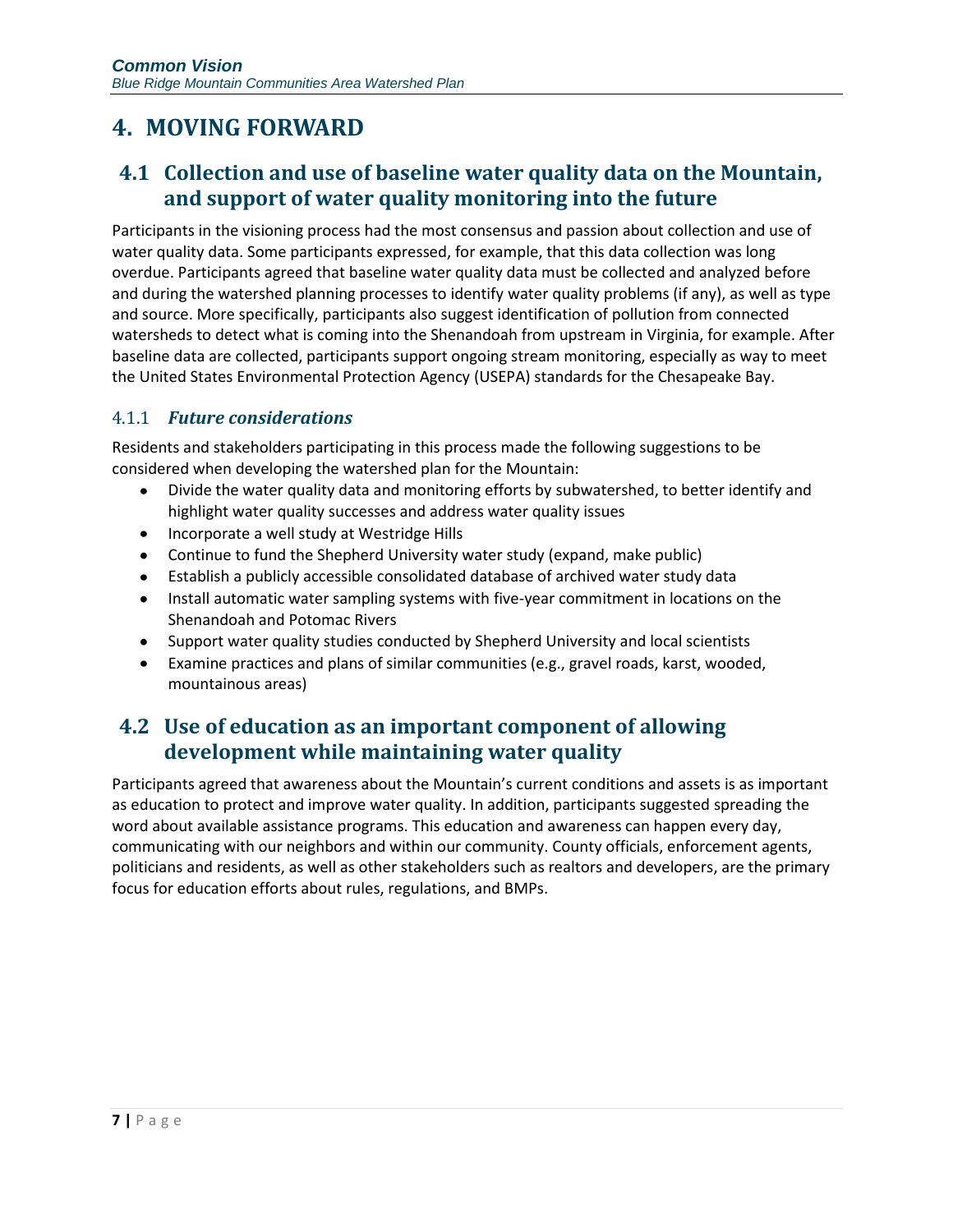#### 4.2.1 *Future considerations*

Residents and stakeholders participating in this process offered suggestions about who and what to teach, as well as ideas as how that education could occur. The following suggestions to be considered when developing the watershed plan for the Mountain:

#### **Who and what to teach**

- Residents and developers about stormwater BMPs for development, roads, and culverts
- Landowners, HOAs, and individuals about using graders on roads to WVDOH standards o WVDOH has permit process to allow residents to do some work on the roads
- Residents on water usage and disposal ("Every drop matters")
- Residents on septic maintenance
- Residents and lawn care businesses on the proper use of lawn fertilizer, pesticides
- Decision makers on the disparity of tax dollars collected and spent on Mountain by the County

#### **How to educate**

- Educate by subwatershed to address the community and issues specific to particular areas
- Define issues specific to each Mountain area (e.g., by subwatershed) so that residents can be informed about the issues that affect them directly
- Start at elementary school level
- Develop a program geared to youth groups such as Boy Scouts or Girl Scouts
- $\bullet$ Make a library of educational resources accessible
- Make use of existing community-created website for Mountain-specific topics
- Hold monthly water quality workshops to inform public of ways they can help
- Re-establish HOAs in the various Mountain communities to inspire personal responsibility  $\bullet$
- Suggest that realtors use a disclosure form at closing to disclose special circumstances regarding protection of waterways on the Mountain (e.g., stating that the roads are only state-maintained and there is not an HOA to address any community-shared responsibilities)

### <span id="page-11-0"></span>**4.3 Identification and use of key tools in planning efforts**

Residents and stakeholders participating in this process identified key resources for the development of the watershed plan for the Mountain. The following were suggested as beneficial resources:

- Existing stream monitoring and analysis
	- o Rolling Ridge Foundation
	- o Shepherd University
	- o West Virginia Division of Forestry has identified Appalachian Trail as a focus area
- GIS data from the ATC and local office, Appalachian Trail Park office
- Loans to fix failing septic systems
	- o West Virginia Housing Development Fund
	- o Central Appalachia Empowerment Zone
- State programs to help owners with replacing vegetation
- Federal grant programs such as the Clean Water Act Section 319 funds
- Engineers with expertise on flooding, historical data, and karst topography
- Law enforcement litter control programs
- Use of public perception surveys in key locations